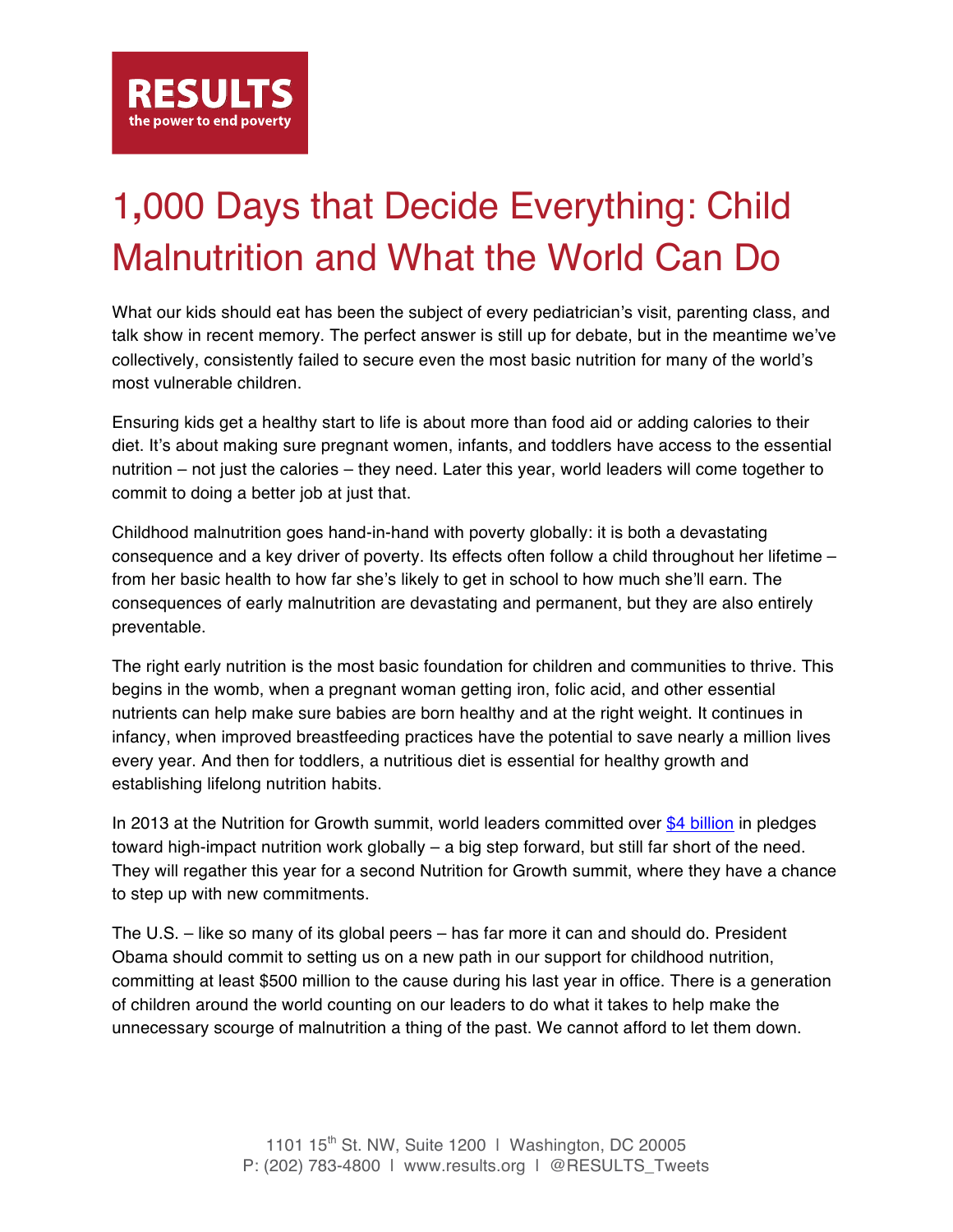

*Infographic provided courtesy of 1,000 Days, the leading the leading nonprofit organization working in the U.S. and around the world to improve nutrition and ensure women and children have the healthiest first 1,000 days.* 

## How Just 1**,**000 Days Decide Everything

About one out of three people globally are malnourished, suffering from either undernutrition, obesity, deficiencies in essential vitamins and minerals, or some combination of the three. But it is children who suffer most. Almost half of all early childhood deaths are linked to some form of malnutrition. And a staggering one out of every four children globally is stunted – failing to grow well because as babies and young children they didn't get the nutrients needed to thrive. Stunting happens in a child's earliest days and months, but its consequences last a lifetime.

Proper nutrition during the window starting with a woman's pregnancy and ending with a child's second birthday sets children on a path toward reaching their full potential. These "1,000 days" have a profound impact on a child's life, from their brain development to their IQ to their immune system to their growth. During pregnancy, infancy, and early childhood, the nutrition a child